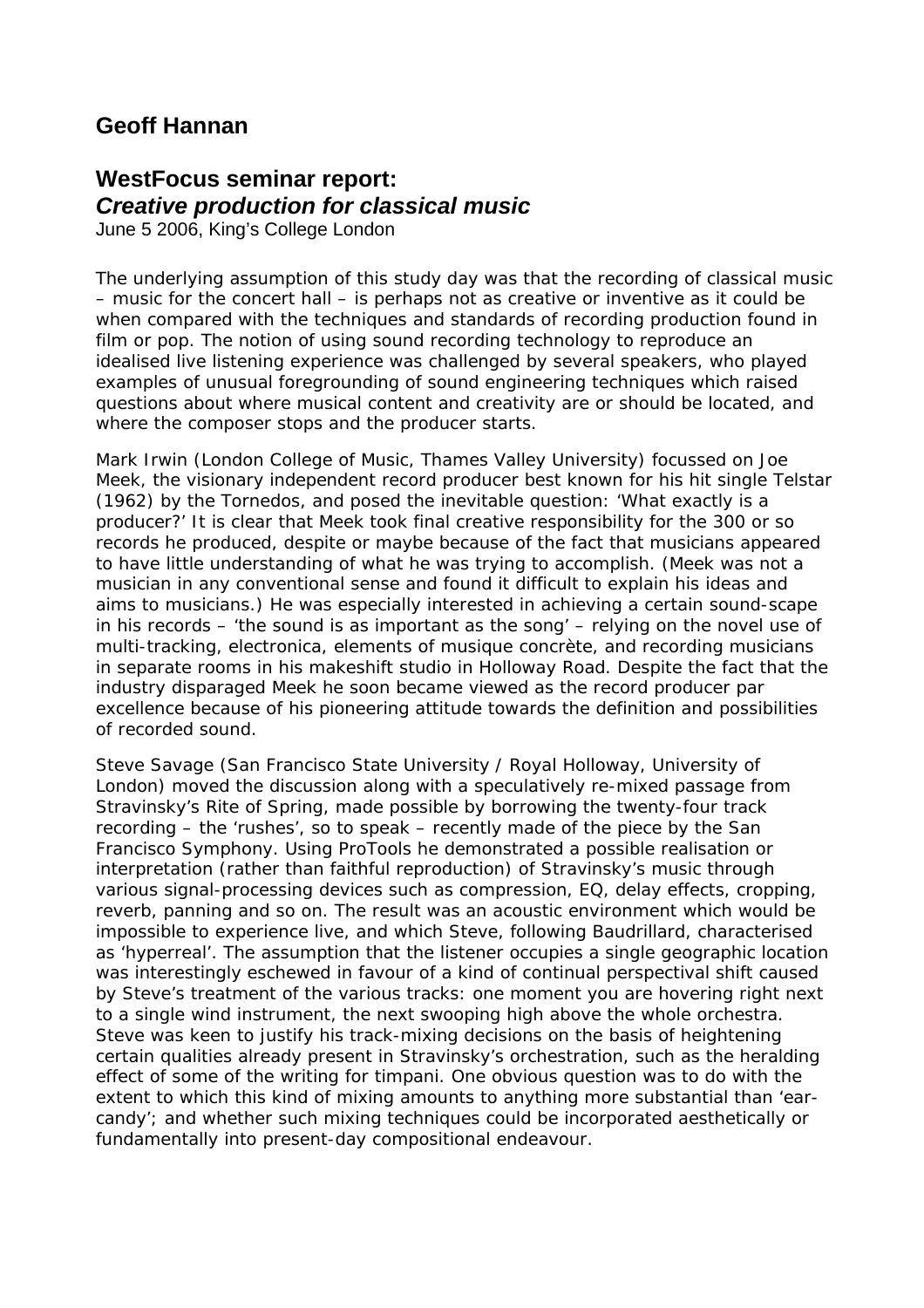Brian Lock (Royal Holloway, University of London) gave examples from his own work for film, and that of others including Thomas Newman, Zbigniew Preisner and Hans Zimmer, which showed how compositional endeavour has incorporated such techniques normally the preserve of the producer. Brian gave two examples of his own music for *The Land Girls* (1997, dir. David Leland) and *The Gambler* (1997, dir. Károly Makk). In the first example he showed how separation of the acoustic instruments at the recording stage enabled an orchestrational blend at the mixing stage impossible to achieve live, in this case the balance between acoustic guitar and orchestra; and, in the second, he demonstrated how recording each string part separately and then treating each one with various effects at the overdubbing stage resulted in the necessary acoustic tension required by the director to communicate the emotional state of the principal character. Crucial here is the fact that the processing of the sound at the mixing stage was taken into account at the composing stage (although in practice the distinction between these stages might be a little blurred). Brian went on to describe how working with the sound itself rather than with representations of sound on paper results in a different kind of content, one based less on the manipulation of complex note-patterns and more on the qualities of the 'sound envelope'. This might be the reason why the possibilities of digital music processing as a compositional element have largely gone unrecognised by those schooled in classical music orthodoxy. He mentioned that 'the requirement for pieces of classical music to be played live is a serious inhibitor to composers introducing advanced production techniques'.

Charles Wiffen (Bath Spa University) discussed the use of overdubbing by various recording artists such as Glenn Gould and the Emerson Quartet, and how this technique alters the musical objectives of the performers and shifts the performance from the public to the private domain. Thus the definitive musical experience lies for the listener in the recording rather than in the live performance. The idea that a recording is the next best thing to a live performance is here invalidated, and it is no surprise that interest in this recording technique came into being at roughly the same time as high-fidelity stereo systems became available to home-users. The 'platform heroism' – stamina, risk – of live performance was rejected especially by Gould in favour of voicing, attention to detail and articulation – contrapuntal considerations – all qualities which the process of overdubbing by its very nature adeptly emphasises. Predictably, the music Gould recorded possesses these attributes to a heightened degree, such as Bach's Goldberg Variations. Charles discussed the issues faced by the Emersons in their decision to record Mendelssohn's Octet by themselves: these included problems of co-ordination, and a re-thinking of how to achieve the sense of dialogue inherent in chamber music when tracks are created for the most part in succession rather than simultaneously. The Emersons argued that their interpretation of the Mendelssohn was valid on the grounds that a deep understanding of the music was necessary to determine the best or most appropriate overdubbing solutions. Charles also focussed on clarinettist Roger Heaton whose use of overdubbing militates against live performance and capitalises on the compositional concerns of the selected music, in this case minimalist music whose qualities largely consist of motoric contrapuntal writing and are therefore particularly suited to overdubbing techniques.

Kathryn Beresford (Institute of Sound Recording, University of Surrey) rounded off the presentations with a discussion of results of preliminary experiments with surround sound. Her purpose was to ascertain the extent to which music-only surround sound recordings might possess commercial viability. She made recordings